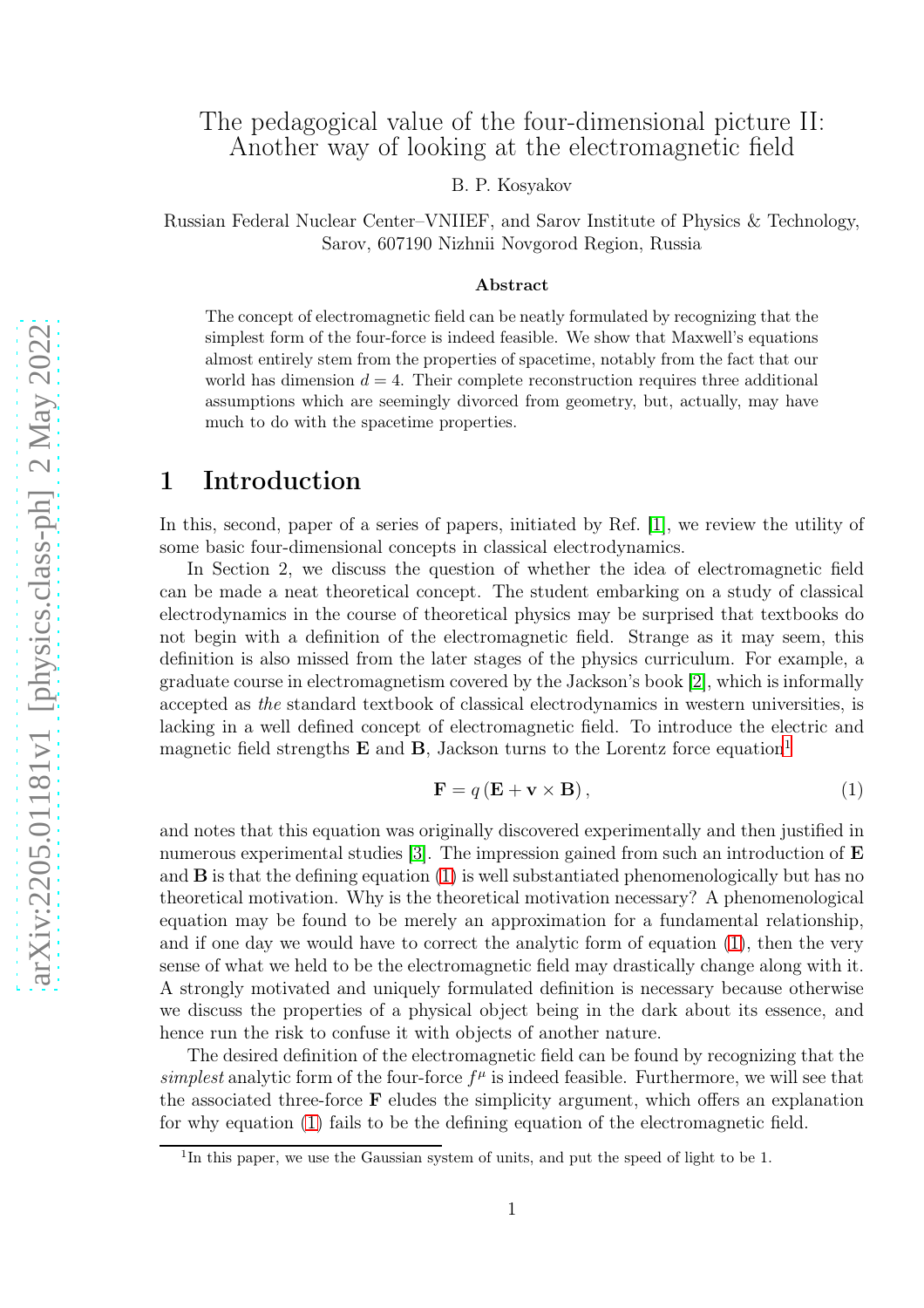Section 3 is devoted to the dynamical law for the electromagnetic field. We show that Maxwell's equations are almost entirely derivable from the properties of spacetime. The complete reconstruction of Maxwell's equations requires three additional assumptions which are seemingly divorced from geometry. However, a closer inspection of symmetries peculiar to electrodynamics in the spacetime dimension  $d = 4$  makes it clear that these allegedly non-geometric assumptions may have much to do with geometry.

There are many suggestions as to how Maxwell's equations can be derived with the use of plausible, easy, and elegant heuristic considerations (see, e. g., Ref. [\[4\]](#page-8-3) and references therein). However, the plausibility, easiness, and elegance by themselves are of little concern in the present approach. An effort is made to understand to what extent the form of the dynamical law governing the electromagnetic field is ordered by geometrical features of our world, in particular by the fact that spacetime has four dimensions.

### 2 What is the electromagnetic field?

Let us clarify what is meant by the definition of electromagnetic field. If the concept of a particle is primary, then the definition should display how the field exerts on particles. The key observation is the fact that the four-force  $f^{\mu}$  is orthogonal to the four-velocity of a particle  $v^{\mu}$  at the point where this four-force is applied, and hence  $f^{\mu}$  cannot be independent of  $v^{\mu}$ . It is then reasonable to begin with looking for the *simplest* form of this dependence. Let  $f^{\mu}$  be *linear* in  $v^{\mu}$ . The case  $f^{\mu} = \alpha v^{\mu}$  is of no interest because  $f^{\mu}$ is orthogonal to  $v^{\mu}$  only for  $\alpha = 0$ . Hence, we turn to the construction

<span id="page-1-0"></span>
$$
f^{\mu} = \beta^{\mu\nu} v_{\nu} \tag{2}
$$

By the condition of orthogonality

$$
f \cdot v = 0 \tag{3}
$$

we come to the equation

$$
\beta^{\mu\nu}v_{\mu}v_{\nu} = 0 \tag{4}
$$

which is obeyed by an arbitrary  $v^{\mu}$  provided that  $\beta^{\mu\nu} = -\beta^{\nu\mu}$ . Therefore, if there exists a physical object which is distributed over all space and affects any particle through a four-force linear in the four-velocity, then this object is characterized by an antisymmetric tensor  $\beta^{\mu\nu}$  at each point. Such objects are collectively known as force fields, or simply fields. Note, however, that  $\beta^{\mu\nu}$  contains information on both the state of the field and how it affects the particle. Let us separate these concepts. Consider the *simplest case* that the coupling of a particle with the field is given by a real scalar parameter  $q$ . Then [\(2\)](#page-1-0) becomes

<span id="page-1-1"></span>
$$
f^{\mu} = q v_{\nu} F^{\mu\nu} \tag{5}
$$

This possibility is actually realized in nature. The field whose state at each point  $x^{\mu}$ of Minkowski space is specified by an *antisymmetric* tensor  $F_{\mu\nu}$  and whose influence on particles is represented by the force equation [\(5\)](#page-1-1) is called the electromagnetic field. The tensor  $F_{\mu\nu}$  is referred to as the electromagnetic field tensor, or field strength. The scalar quantity q will be provisionally called the *electric charge-coupling*.

The identity of a given classical particle is preserved in time. We assume that there are such particles that their coupling with the electromagnetic field  $q$  does not vary with time,

<span id="page-1-2"></span>
$$
\dot{q} = 0 \tag{6}
$$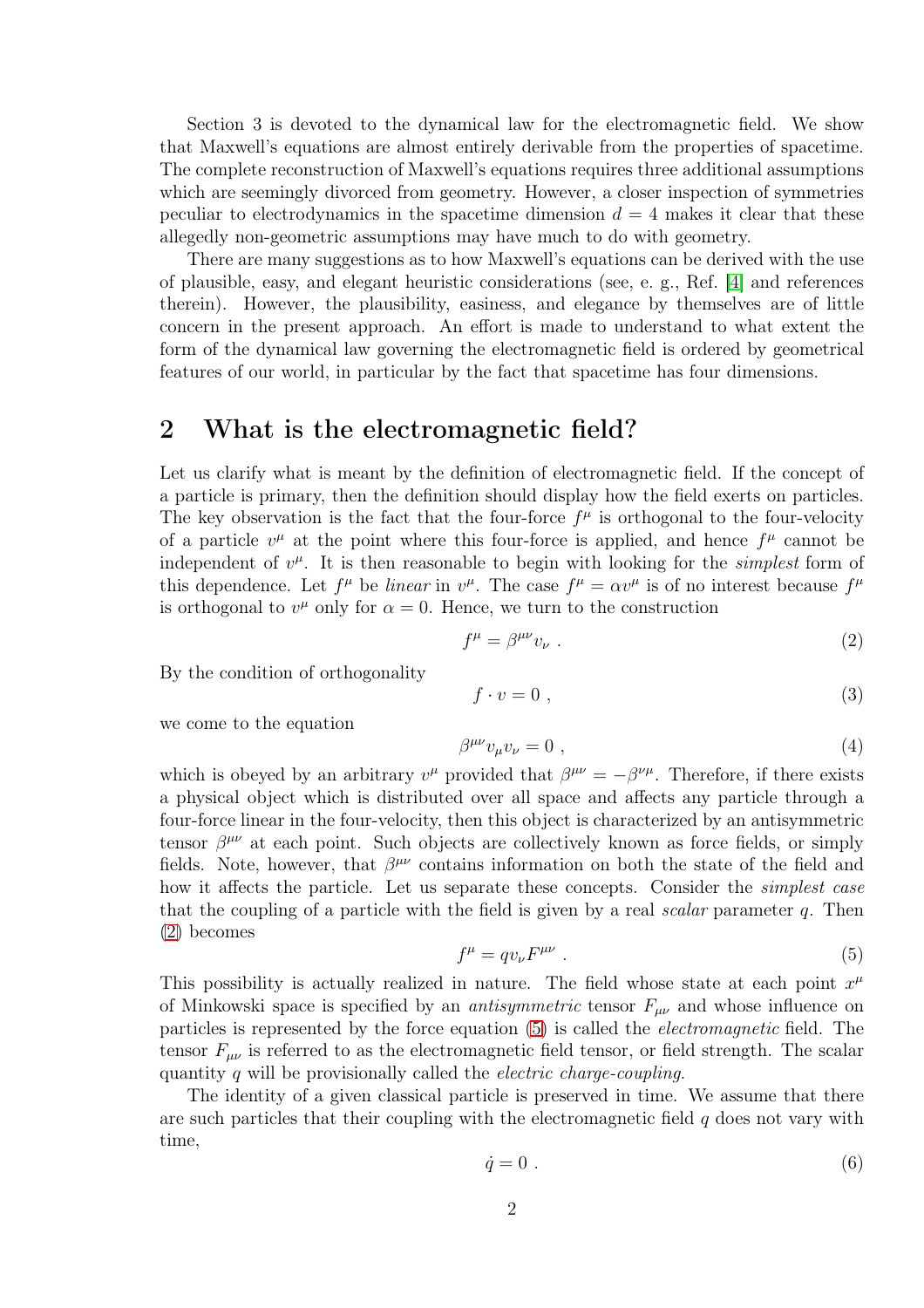In a particular frame of reference, two three-dimensional vectors, E and B, can be always defined in terms of six components of the antisymmetric tensor  $F_{\mu\nu}$ ,

<span id="page-2-0"></span>
$$
E_i = F_{0i} = F^{i0} \t\t(7)
$$

<span id="page-2-1"></span>
$$
B_k = -\frac{1}{2} \epsilon_{klm} F^{lm} \t{,} \t(8)
$$

where  $\epsilon_{klm}$  is the three-dimensional Levi-Civita symbol. Combining [\(7\)](#page-2-0) and [\(8\)](#page-2-1) with the relations  $f^{\mu} = \gamma (\mathbf{F} \cdot \mathbf{v}, \mathbf{F})$  and  $v_{\mu} = \gamma (1, -\mathbf{v})$ , we return to Eq. [\(1\)](#page-0-1). Both quantities  $f^{\mu}$ and  $\bf{F}$ , expressed respectively by [\(5\)](#page-1-1) and [\(1\)](#page-0-1), go under the general name of Lorentz force.

We are thus led to the unambiguous theoretical concept of electromagnetic field. The adoption of this concept is tantamount to stating that the simplest analytic form of the four-force  $f^{\mu}$ , *linear* in the four-velocity  $v^{\mu}$  and proportional to a *scalar* coupling q, is indeed feasible in our world, whence it follows the existence of a field whose states are specified by an antisymmetric tensor  $F_{\mu\nu}$  in every point of spacetime.

The reader may wonder whether the simplicity is a serious theoretical argument. To answer this question, we recall that many fundamental physical principles are statements about extreme values of some physical quantities, as exemplified by the principle of least action in mechanics or the second law of thermodynamics selecting the state of maximal entropy. The simplicity is a kind of extremal qualities, and so the search for the simplest form of  $f^{\mu}$  is fully justified.

On the other hand, if we would look for the simplest form of the three-force  $\bf{F}$  defined in a particular frame of reference by the conventional decomposition  $f^{\mu} = \gamma (\mathbf{F} \cdot \mathbf{v}, \mathbf{F}),$ then this attempt would foiled. Indeed, F need not be velocity-dependent, so that the simplest form of this quantity is  $\mathbf{F} = \text{const.}$  Next in order of simplicity to constant is  $\mathbf{F}$ which only depends on space:  $\mathbf{F} = \mathbf{F}(\mathbf{x})$ . We thus see that Eq. [\(1\)](#page-0-1) defies all attempts of elevating it to a satisfactory definition of the electromagnetic field. The concept of electromagnetic field, naturally arising in the Minkowski paradigm of spacetime, seems to be devoid of theoretical motivations beyond this context.

Consider a more complex case that the interaction of a particle and electromagnetic field is specified by a *pseudoscalar* coupling  $q^*$ . Let us define the field  $*F^{\mu\nu}$  dual to  $F^{\mu\nu}$  as

<span id="page-2-2"></span>
$$
{}^*F^{\mu\nu} = \frac{1}{2} \epsilon^{\mu\nu\rho\sigma} F_{\rho\sigma} \ , \tag{9}
$$

where  $\epsilon^{\mu\nu\rho\sigma}$  is the four-dimensional Levi-Civita symbol, and adopt the convention that the three- and four-dimensional Levi-Civita symbols are related by

<span id="page-2-3"></span>
$$
\epsilon_{ijk} = \epsilon^{0ijk} \tag{10}
$$

The four-force  $f^{\mu}$  linear in  $v^{\mu}$ , which depends on  $*F^{\mu\nu}$ , rather than  $F^{\mu\nu}$ , is

<span id="page-2-4"></span>
$$
f^{\mu} = q^{\star} v_{\nu}^{\ast} F^{\mu \nu} \tag{11}
$$

Using  $(7)$ ,  $(8)$ ,  $(9)$ , and  $(10)$ , we obtain from  $(11)$ 

<span id="page-2-5"></span>
$$
\mathbf{F} = q^{\star} (\mathbf{B} - \mathbf{v} \times \mathbf{E}). \tag{12}
$$

Comparison of [\(1\)](#page-0-1) and [\(12\)](#page-2-5) shows that the parameter  $q^*$  transforms as a pseudoscalar under space reflections  $\mathbf{x} \to -\mathbf{x}$ . The quantity  $q^*$  is called the *magnetic charge-coupling*.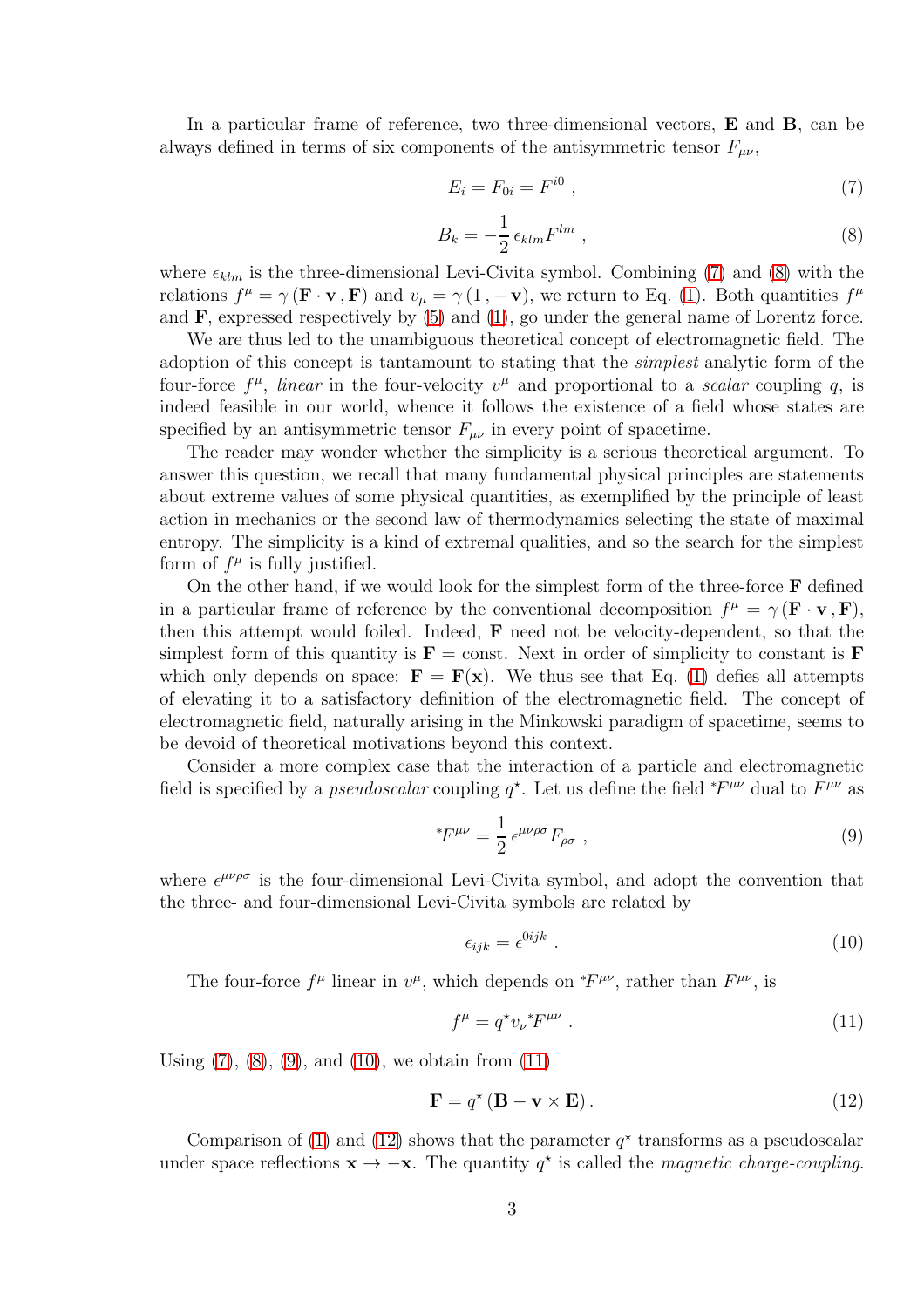Particles that are affected by  $\bf{F}$  of the form [\(12\)](#page-2-5) are referred to as magnetic monopoles. An important point is that equation [\(11\)](#page-2-4) is not designed for giving an alternative definition of the electromagnetic field; this equation is to define a particle carrying the magnetic charge-coupling  $q^*$ . Despite prodigious experimental efforts that went into searching for magnetic monopoles, no manifestation of particles with magnetic charges  $q^*$  is found. Presently such particles have the status of hypothetical objects.

Note, however, that the existence of just one magnetically charged particle would provide a plausible explanation for the quantization of electric charge [\[5\]](#page-8-4). Up to now, there exists no other convincing explanation of why there is a minimal value of  $q$ , the elementary charge, and every charged particle carries a charge which is a multiple of this elementary charge.

## 3 Maxwell's equations

In the preceding section we defined the electromagnetic field as a physical object that manifests itself through its influence on a particle by the four-force linear in the particle four-velocity, provided that the coupling between this object and the affected particle is given by a scalar parameter  $q$ . This definition implies that the state of electromagnetic field at each spacetime point  $x^{\mu} = (t, \mathbf{x})$  is characterized by an antisymmetric tensor  $F_{\mu\nu}$ . In a particular Lorentz frame, this is equivalent to assigning the electric field intensity **E** and the magnetic induction B to each point. Now let us discuss the law governing the electromagnetic field behavior in space and time. It is well known that this law can be written as a system of partial differential equations, Maxwell's equations. Our task is to understood the geometrical and physical contents of Maxwell's equations. To achieve this aim it would be reasonable to attempt to derive these equations from the geometrical properties of our world, in particular from the fact that space has three dimensions.

Let us fix a particular frame of reference and consider the spatial behavior of **E** and **B**. A smooth vector function  $V(x)$  can be reconstructed with the knowledge of 9 components of its gradients  $\nabla_i V_j$ . However, to do this requires actually much less information when taken into account the famous Helmholtz theorem: If a smooth vector function  $V(x)$ disappears at infinity, it can be reconstructed from its curl  $\nabla \times \mathbf{V}$  and divergence  $\nabla \cdot \mathbf{V}^2$  $\nabla \cdot \mathbf{V}^2$ . If we further assume that the evolutionary law for the electromagnetic field is given by a system of differential equations, then, in view of the Helmholtz theorem, these equations must contain only those linear combinations of spacetime derivatives  $\partial_{\lambda}F_{\mu\nu}$  which are expressed in terms of curls and divergences of E and B. With some simple but lengthy algebra, taking into account the definitions  $(7)$ ,  $(8)$ ,  $(9)$ , and the convention  $(10)$ , we obtain the desired linear combinations

<span id="page-3-1"></span>
$$
\partial_{\mu}F^{\mu\nu} = (\nabla \cdot \mathbf{E}, -\dot{\mathbf{E}} + \nabla \times \mathbf{B})
$$
\n(13)

<span id="page-3-0"></span><sup>&</sup>lt;sup>2</sup>The proof of this theorem is simple. The relation  $\nabla \times (\nabla \times \mathbf{V}) = \nabla (\nabla \cdot \mathbf{V}) - \nabla^2 \mathbf{V}$ , familiar from any course of the vector analysis, can be rewritten as the Poisson equation  $\nabla^2 \mathbf{V} = \mathbf{S}$  with a computable function in the right side  $S = \nabla D - \nabla \times C$ . The general solution to the Poisson equation is  $V = V_* + V_0$  where  $V_*$  is a particular solution of this equation, and  $V_0$  the general solution of the associated homogeneous equation  $\nabla^2 V = 0$ , the Laplace equation. If we require that V disappear at infinity, then  $V_0$  is identically zero because, in any spatial domain,  $V_0$  takes its maximal and minimal values on the boundary of this domain, in particular, given a solution of the Laplace equation  $V_0$  vanishing on the boundary, it is identically zero in this domain. Therefore, the Poisson equation has the unique solution  $\mathbf{V}(\mathbf{r}) = \mathbf{V}_{*}(\mathbf{r}) = \int d^{3}x \frac{\mathbf{\dot{S}}(\mathbf{x})}{|\mathbf{r}-\mathbf{x}|}$  which goes to zero as  $r \to \infty$  This completes the proof.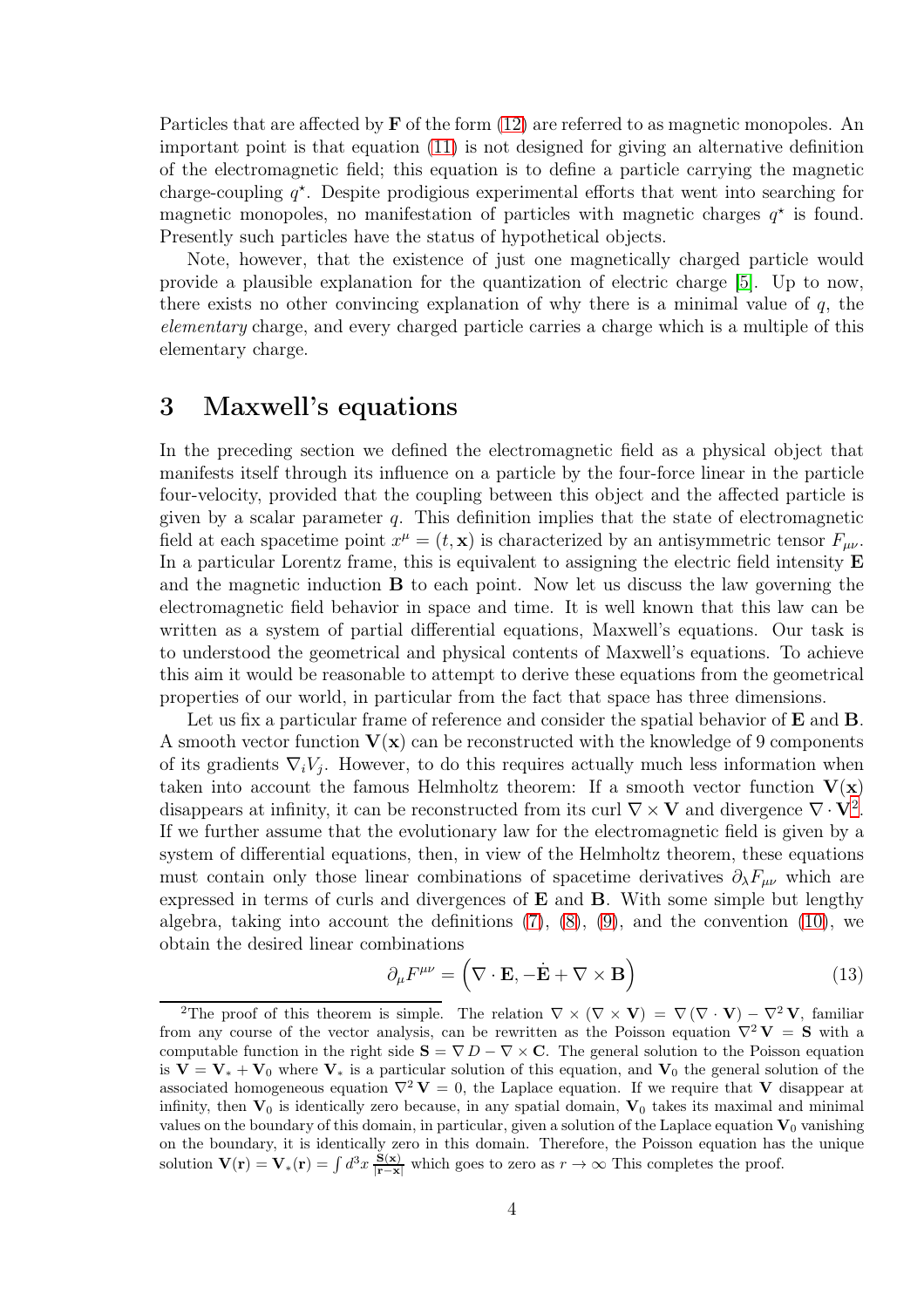and

<span id="page-4-0"></span>
$$
\partial_{\mu}{}^* F^{\mu\nu} = \left( \nabla \cdot \mathbf{B}, -\dot{\mathbf{B}} - \nabla \times \mathbf{E} \right),\tag{14}
$$

where the overdot denotes the time-derivative. It is easy to verify that there are no linear combinations of  $\partial_{\lambda}F_{\mu\nu}$  containing curls and divergences of **E** and **B** other than those shown in  $(13)$  and  $(14)$ .

Thus, from essentially geometric considerations we come to the field equations

<span id="page-4-1"></span>
$$
\partial_{\lambda} F^{\lambda \mu} = j^{\mu} \tag{15}
$$

<span id="page-4-2"></span>
$$
\partial_{\mu}^* F^{\mu\nu} = m^{\mu} \tag{16}
$$

where  $m^{\mu}$  and  $j^{\mu}$  stand for the sources of local variations of the field state. However, the meaning and construction of  $m^{\mu}$  and  $j^{\mu}$  are so far indeterminate.

We then adopt three additional postulates of non-geometric nature which lead directly and unambiguously to Maxwell's equations:

- (i) Linearity of the evolutionary law for the electromagnetic field;
- (ii) Extended action–reaction principle;
- (iii) Lack of magnetic monopoles.

From (i), together with Poincaré invariance, we conclude that the sources  $j^{\mu}$  and  $m^{\mu}$  in the field equations [\(15\)](#page-4-1) and [\(16\)](#page-4-2) are independent of  $F^{\mu\nu}$ . They may depend on particle characteristics, such as coupling constants q and world line variables  $z^{\mu}(s)$ . To find this dependence, we apply  $\partial_{\mu}$  to [\(15\)](#page-4-1) and take into account the antisymmetry of  $F^{\lambda\mu}$  and symmetry of  $\partial_\mu \partial_\lambda$  in  $\lambda$  and  $\mu$ , which yields the identity  $\partial_\mu \partial_\lambda F^{\lambda \mu} = 0$ . Therefore, the consistency of [\(15\)](#page-4-1) is ensured by

$$
\partial_{\mu}j^{\mu} = 0 \tag{17}
$$

Integrating this equation over a domain bounded by two spacelike hypersurfaces  $\Sigma_1$  and  $\Sigma_2$  and using the Gauss–Ostrogradskiĭ theorem, one can verify that the quantity

<span id="page-4-4"></span>
$$
Q = \int_{\Sigma} d\sigma_{\mu} j^{\mu} , \qquad (18)
$$

called the *total electric charge-source*, is independent of the hypersurface  $\Sigma$ . In particular, if the hypersurface  $\Sigma$  is shifted along the time axis, Q remains invariant. The relation  $Q = \text{const}$ , expressing the conservation of the total charge-source, is tempting to relate to the constancy of the charge-coupling  $q$ , implied by equation  $(6)$ . To do this requires postulate (ii). Indeed, let the hypersurface  $\Sigma$  be intersected by N world lines of charged particles. Then, by (ii),

<span id="page-4-3"></span>
$$
Q = \sum_{I=1}^{N} q_I . \t\t(19)
$$

Imagine for a while that only a single point particle with the coupling  $q$  is in the universe, then

$$
Q = q \tag{20}
$$

Therein lies the extended action–reaction principle in electrodynamics: the charge-coupling measures the variation of the particle state for a given electromagnetic field state while the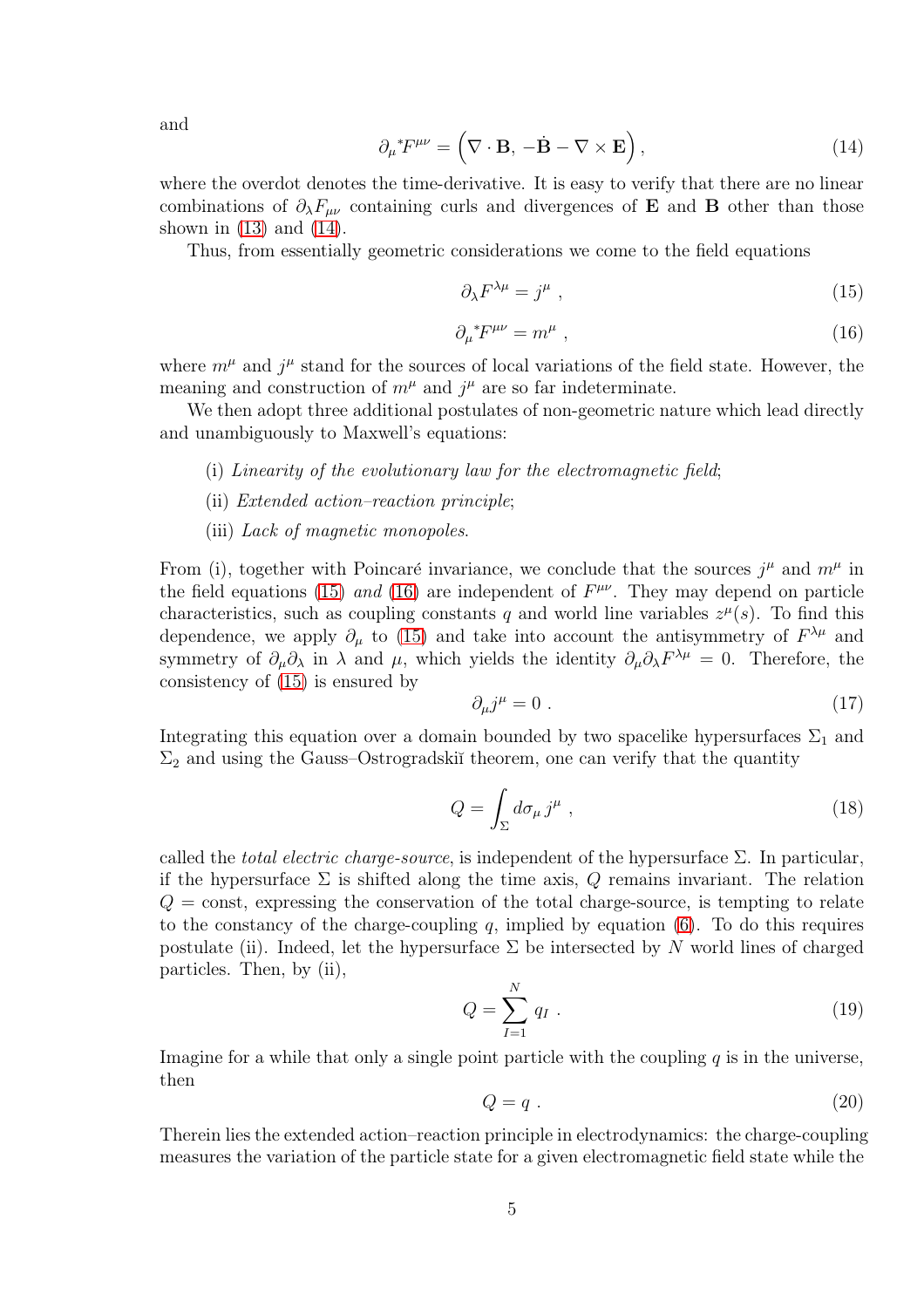charge-source measures the variation of the electromagnetic field state for a given particle state. The four-dimensionality of spacetime is favorable to the action–reaction principle because the number of degrees of freedom of electromagnetic field at each spacetime point, given by 6 components of  $F_{\mu\nu}$ , equals the phase space dimension of an interacting particle spanned by 3 coordinates of its position x and 3 components of conjugate momentum **p**. For comparison, in a conceivable  $(1 + 5)$ -dimensional pseudo-Euclidean spacetime in which the defining equation [\(5\)](#page-1-1) is taken to be valid, the number of degrees of freedom of electromagnetic field  $F_{\mu\nu}$  is  $\frac{1}{2}d(d-1) = 15$  while the conventional phase space has dimension  $2(d-1) = 10$ , and hence the action–reaction principle fails<sup>[3](#page-5-0)</sup>.

Both quantities, Q and q, would be reasonable to lump together as the *electric charge* or briefly the charge.

How could we realize [\(19\)](#page-4-3) mathematically? We assume that the charge is an inherent characteristic of point particles. Then the source  $j^{\mu}$  (called the four-current density of electric charges or simply the four-current), is given by

<span id="page-5-1"></span>
$$
j^{\mu}(x) = \sum_{I=1}^{N} q_I \int_{-\infty}^{\infty} ds_I \, v_I^{\mu}(s_I) \, \delta^{(4)}[x - z_I(s_I)], \qquad (21)
$$

where  $v_I^{\mu}$  $I_I^{\mu}(s_I)$  is the four-velocity of I<sup>th</sup> particle, and  $\delta^{(4)}(x)$  is the four-dimensional Dirac delta-function. Because the hypersurface  $\Sigma$  in [\(18\)](#page-4-4) is arbitrary, we take  $\Sigma$  such that all the world lines are perpendicular to it at intersection points. For a small vicinity of the intersection point, we have  $ds_I d\sigma_\mu v_I^\mu = d^4x$ , where  $x^\mu$  are coordinates in the Lorentz frame with the time axis directed along  $v_I^{\mu}$  $I_I^{\mu}$ . Inserting [\(21\)](#page-5-1) in [\(18\)](#page-4-4), we arrive at [\(19\)](#page-4-3).

We next turn to equation [\(16\)](#page-4-2) and reiterate mutatis mutandis the above arguments. By the action-reaction principle, the total magnetic charge-source  $Q^* = \int d\sigma_\mu m^\mu$  equals the sum of magnetic charge-couplings,  $Q^* = \sum_{I=1}^{N} q_I^*$ . With postulate (iii), we find

$$
m^{\mu} = 0. \tag{22}
$$

Finally, the electromagnetic field is governed by the system of equations

<span id="page-5-2"></span>
$$
\partial_{\lambda} F^{\lambda \mu} = 4\pi j^{\mu} \tag{23}
$$

<span id="page-5-3"></span>
$$
\partial_{\lambda} {}^*F^{\lambda \mu} = 0 \tag{24}
$$

which are just Maxwell's equations.

To summarize, a major part of information encoded in Maxwell's equations [\(23\)](#page-5-2) and [\(24\)](#page-5-3) is taken from global topological properties of spacetime, notably from the fact that our world has dimension  $d = 4$ , and the residual information, seemingly divorced from geometry, which represents the physical contents of equations [\(23\)](#page-5-2) and [\(24\)](#page-5-3) translates into the above assumptions  $(i)$ – $(iii)$ .

<span id="page-5-0"></span><sup>3</sup>The mathematically inclined reader will recognize that if we require that the electromagnetic sector of the action is preserved in the original Maxwellian form for every spacetime dimension d, then in order that the theory as a whole to be consistent, the particle sector of the action must be supplemented by terms with higher derivatives. For example, in the above  $d = 6$  realm, acceleration-dependent terms are required. Then the extended phase space, equipped with 5 constraints, has dimension  $4(d-1) - 5 = 15$ , and the number of components of  $F_{\mu\nu}$  equals the number of mechanical degrees of freedom, so that the action–reaction principle holds. The necessity of amending the particle dynamics by the addition of higher derivative terms to the action to obtain a consistent theory in the case  $d > 4$  was also argued in Ref. [\[6\]](#page-8-5), which, however, used another line of reasoning.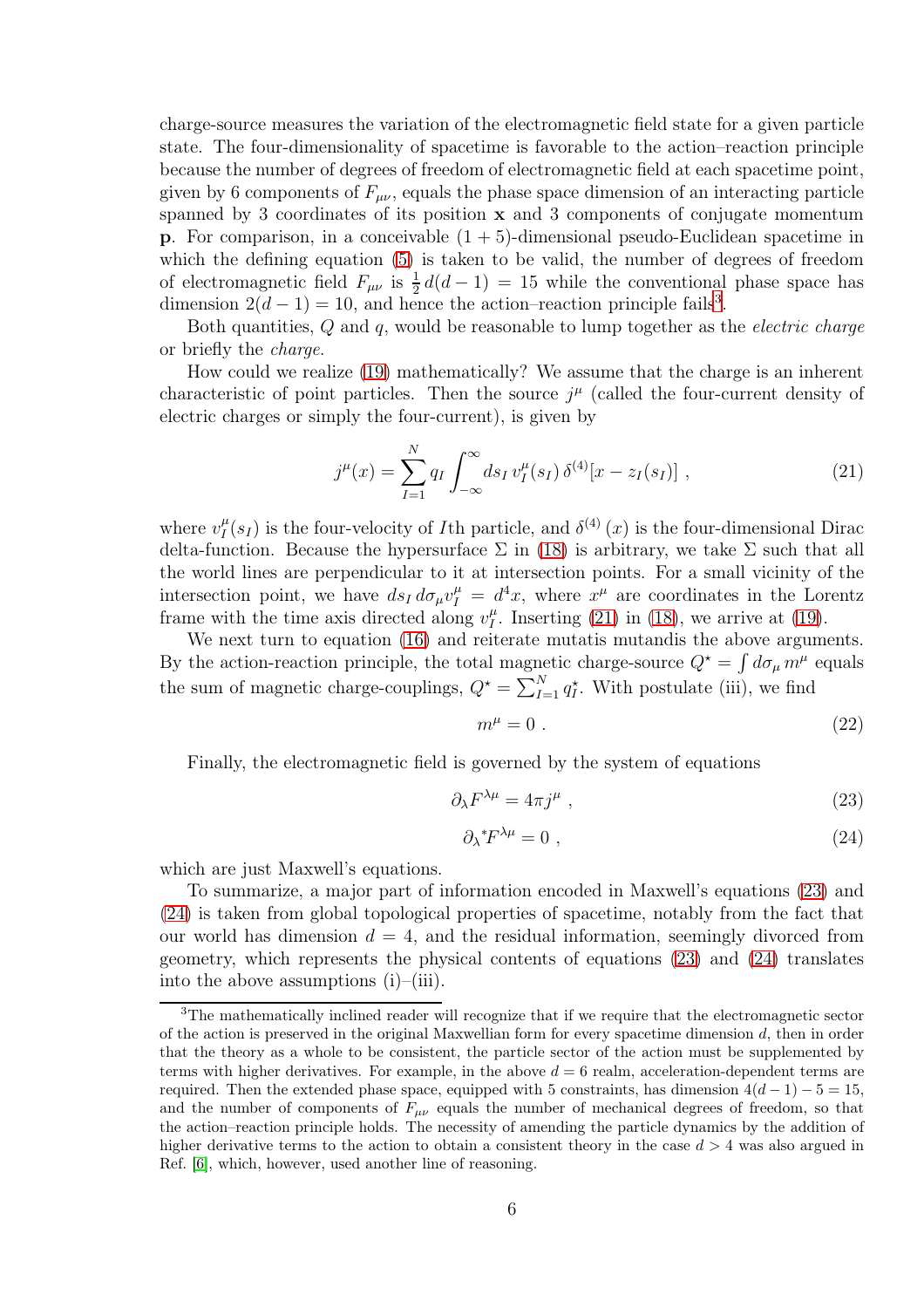#### 4 Conclusion and outlook (for the expert reader)

The idea of spacetime provides a satisfactory framework for the unique definition of the electromagnetic field. This definition rests on the theoretical appeal of the simplest form of the four-force  $f^{\mu}$  and the phenomenological fact that this simplest option is indeed taken by nature, whence it follows that there exists a physical object whose states are specified by an antisymmetric tensor  $F_{\mu\nu}$  in every point of spacetime. It is this object which is regarded as the electromagnetic field. It is remarkable that the same definition is applicable to a world with space dimension other than 3.

One can extend the consideration of the four-force  $f^{\mu}$  linear in the four-velocity  $v^{\mu}$  to the case that the coupling  $Q^a$  is a vector in some N-dimensional vector space describing charge states of the particle, to yield the force equation [\[8\]](#page-8-6)

$$
f^{\mu} = \sum_{a=1}^{N} Q^{a} v_{\nu} G_{a}^{\mu \nu} , \qquad (25)
$$

where the quantity  $G^a_{\mu\nu}$  is called the *Yang–Mills field* strength. A refined version of this vector coupling, involving the Lie algebra structures, gains insight into the form of gauge fields mediating the weak and strong interactions.

If we want the gravitational interaction to be covered in this framework, we should turn to the four-force  $f^{\mu}$  which is *quadratic* in the four-velocity  $v^{\mu}$ . The necessity of considering quadratic relationships is due to the empirical fact that identical gravitating particles attract each other. With reference to Exercise 7.2 in [\[9\]](#page-8-7), it transpires that if the interaction is carried by a field  $F_{\mu\nu}$  (or  $G^a_{\mu\nu}$ ), then identical particles with a real coupling q (or  $Q^a$ ) repel each other. In contrast, quadratic relationships between  $f^{\mu}$  and  $v^{\mu}$  are compatible with scalar and symmetric tensor fields mediating such interactions which ensure that identical particles are attracted together (Exercises 7.1 and 7.3 in [\[9\]](#page-8-7)). A diligent student may wish to explore the general quadratic relationship

$$
f_{\lambda} = -\Gamma_{\lambda\mu\nu}v^{\mu}v^{\nu} \tag{26}
$$

where  $\Gamma_{\lambda\mu\nu}$  is an arbitrary rank  $(0,3)$  tensor, and show that  $\Gamma_{\lambda\mu\nu}$  is always identically vanishing, except for the case that spacetime is a curved pseudo-Riemannian manifold with the line element  $ds^2$  given by

$$
ds^2 = g_{\mu\nu}(x)dx^{\mu}dx^{\nu} \tag{27}
$$

where  $g_{\mu\nu}$  is a symmetric rank  $(0, 2)$  tensor interpreted as the metric of this manifold, and  $\Gamma_{\lambda\mu\nu}$  is expressed in terms of  $g_{\mu\nu}$  as

$$
\Gamma_{\lambda\mu\nu} = \frac{1}{2} \left( \partial_{\mu} g_{\nu\lambda} + \partial_{\nu} g_{\lambda\mu} - \partial_{\lambda} g_{\mu\nu} \right).
$$
 (28)

Therefore, in an effort to describe the gravitational interaction, we are inevitably led to the idea of spacetime warping.

The derivation of the law governing the electromagnetic field from 'next to nothing' (or, more precisely, from the properties of four-dimensional spacetime) can be an enormously enlightening experience in the physics curriculum. When it is considered [\(13\)](#page-3-1) and [\(14\)](#page-4-0),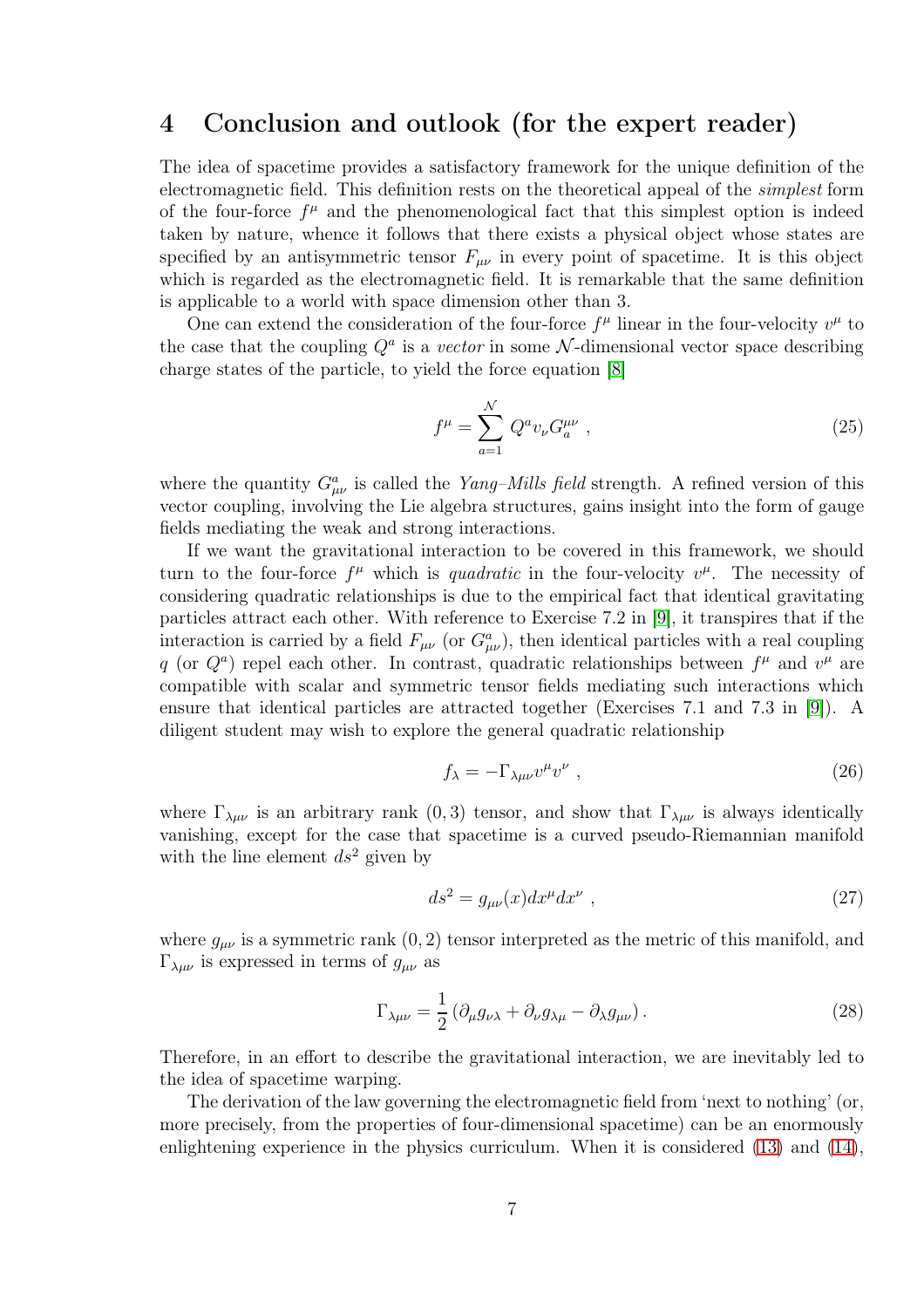and the four-current is decomposed as  $j^{\mu} = (\varrho, \mathbf{j})$ , one recasts Maxwell's equations [\(23\)](#page-5-2) and [\(24\)](#page-5-3) in the conventional three-dimensional vector form

<span id="page-7-0"></span>
$$
\nabla \cdot \mathbf{E} = 4\pi \varrho \tag{29}
$$

$$
\nabla \times \mathbf{B} = 4\pi \mathbf{j} + \dot{\mathbf{E}} \tag{30}
$$

$$
\nabla \cdot \mathbf{B} = 0 \tag{31}
$$

<span id="page-7-1"></span>
$$
\nabla \times \mathbf{E} = -\dot{\mathbf{B}} \tag{32}
$$

One could hardly discern the geometric origin of these equations. This brings up the question of whether there is space dimension other than 3 for which the Lorentz force equation [\(1\)](#page-0-1) and Maxwell's equations  $(29)$ – $(32)$  can be written in a similar vector form. Apart from  $\mathbb{E}_3$ , the *cross product* of two vectors can only be defined in six-dimensional Euclidean space  $\mathbb{E}_7$ . It is well known that the cross product in  $\mathbb{E}_3$  is closely related to quaternion algebra. The opportunity to define the cross product in  $\mathbb{E}_7$  arises from octonion algebra, the largest composition algebra. Although this opportunity leads to the reproduction of Maxwell's equations  $(29)$ – $(32)$ , the Lorentz force equation [\(1\)](#page-0-1) is modified by the addition of an extra term [\[7\]](#page-8-8), so that the geometric and physical contents of the resulting equations are quite different from what was just represented.

Separating the geometric content of Maxwell's equations from their physical content allows to appreciate features peculiar to electrodynamics in comparison with the three other fundamental interactions. Take, for example, the action–reaction principle. In general relativity this principle does not hold. Indeed, from the equation of motion for a point particle

$$
\frac{d^2 z_\lambda}{d\tau^2} + \Gamma_{\lambda\mu\nu}\frac{dz^\mu}{d\tau}\frac{dz^\nu}{d\tau} = 0 \;, \tag{33}
$$

where  $\Gamma_{\lambda\mu\nu}$  is the Christoffel symbols assigned to the curved manifold in which the particle is located, and  $\tau$  an appropriate evolution variable, we see that the gravitational field exerts on all particles in a uniform way no matter what their masses. On the other hand, consider the equation of gravitational field

$$
R^{\mu\nu} - \frac{1}{2} R g^{\mu\nu} = 8\pi G_{\rm N} T^{\mu\nu} \;, \tag{34}
$$

in which the source of gravitational field is taken to be the stress-energy tensor of a single particle with gravitational mass  $m_{\rm g}$  moving along the world line  $z^{\mu}(\tau)$ ,

$$
T^{\mu\nu}(x) = m_g \int_{-\infty}^{\infty} d\tau \,\dot{z}^{\mu}(\tau) \,\dot{z}^{\nu}(\tau) \,\delta^{(4)}[x - z(\tau)]. \tag{35}
$$

The greater is  $m_{\rm g}$ , the stronger is the spacetime warping. Thus, the influence of particles with different gravitational masses on the state of gravitational field is different. This is contrary to the action–reaction principle.

Maxwell's equations in covariant tensor form [\(23\)](#page-5-2) and [\(24\)](#page-5-3) offer a universal description of the behavior of electromagnetic field in a world with an arbitrary space dimension  $d-1 = n$ . At first glance this is a disadvantage, rather than advantage, because this writing of Maxwell's equations does not suggest that the  $n = 3$  stands out against other values of  $n$ , and hence, the above argument regarding the three-dimensional origin of Maxwell's equations seems fail. But this is not the case. The ' $n = 3$  birthmark' is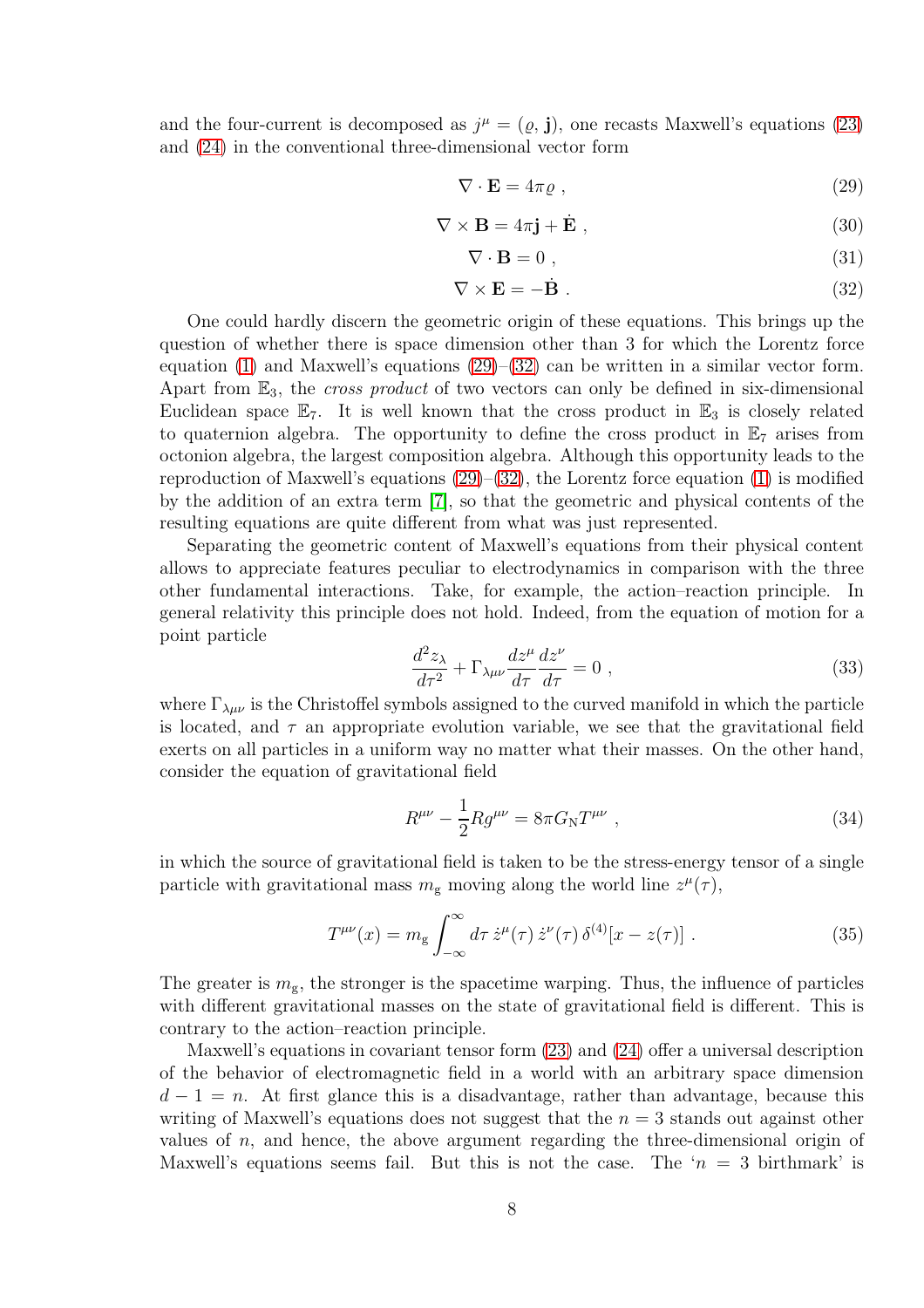implicit in  $(23)$  and  $(24)$ : these equations are invariant under the group of *conformal* transformations (the largest group of spacetime symmetry of electrodynamics [\[10\]](#page-8-9), [\[11\]](#page-9-0)) *only* in the case  $n = 3$  [\[12\]](#page-9-1).

The separation of the geometric and non-geometric constituents of electrodynamics makes it possible to test each constituent separately by looking into its modifications. For example, if we abandon the linearity, then we come to non-linear modifications of electrodynamics such as the Born–Infeld theory [\[13\]](#page-9-2). However, among those non-linear modifications of electrodynamics with a reasonable weak field limit yielding the Maxwell theory, there is no such to exhibit conformal invariance of the field equations. This fact appears to be the strongest argument in support of the linearity.

As to assumption (iii), reflecting the evidence that particles with magnetic charges  $q^*$ do not exist (or perhaps are extremely rare in nature), it is also related to geometry but in a subtle way. To see this, we refer to the fact that the homogeneous equation [\(24\)](#page-5-3) can be derived from the symplectic structure of Poisson manifolds [\[14\]](#page-9-3), [\[15\]](#page-9-4).

To summarize, the physical content of Maxwell's equations can be reformulated in geometrical terms. However, this reformulation would tell us about structures which are not identical to those inherent in the four-dimensional geometry of our spacetime. In fact, these two geometries are superimposed in electrodynamics.

## <span id="page-8-0"></span>References

- <span id="page-8-1"></span>[1] Kosyakov B P 2013 The pedagogical value of the four-dimensional picture: Relativistic mechanics of a point particle Eur. J. Phys. previous paper
- <span id="page-8-2"></span>[2] Jackson J D 1999 Classical Electrodynamics (New York: Willey)
- <span id="page-8-3"></span>[3] Jackson J D 1999 Classical Electrodynamics (New York: Willey) p 3-4
- <span id="page-8-4"></span>[4] Diener G et al 2013 Obtaining Maxwell's equations heuristically Amer. J. Phys. 81 120-123
- <span id="page-8-5"></span>[5] Dirac P A M (1931) Quantised singularities in the electromagnetic field Proc. Roy. Soc. (London) 133 60-72
- [6] Kosyakov B P 1999 Exact solutions of classical electrodynamics and the Yang–Mills– Wong theory in even-dimensional space-time *Theor. Math. Phys.* **119** 493-505 [Translated from Teoreticheskaya i Matematicheskaya Fizika 119 (1999) 119-135]
- <span id="page-8-8"></span><span id="page-8-6"></span>[7] Silagadze Z K 2002 Feynman's derivation of Maxwell equations and extra dimensions Annales de la fondation Louis de Broglie 27 241-56
- [8] Wong S K 1970 Field and particle equation for the classical Yang–Mills field and particles with isotopic spin Nuovo Cimento A 65 689-694
- <span id="page-8-9"></span><span id="page-8-7"></span>[9] Misner C W et al. 1973 Gravitation (San Francisco: Freeman)
- [10] Bateman H 1908 The conformal transformations of a space of four dimensions and their application to geometric optics Proc. London Math. Soc. 7 70-89